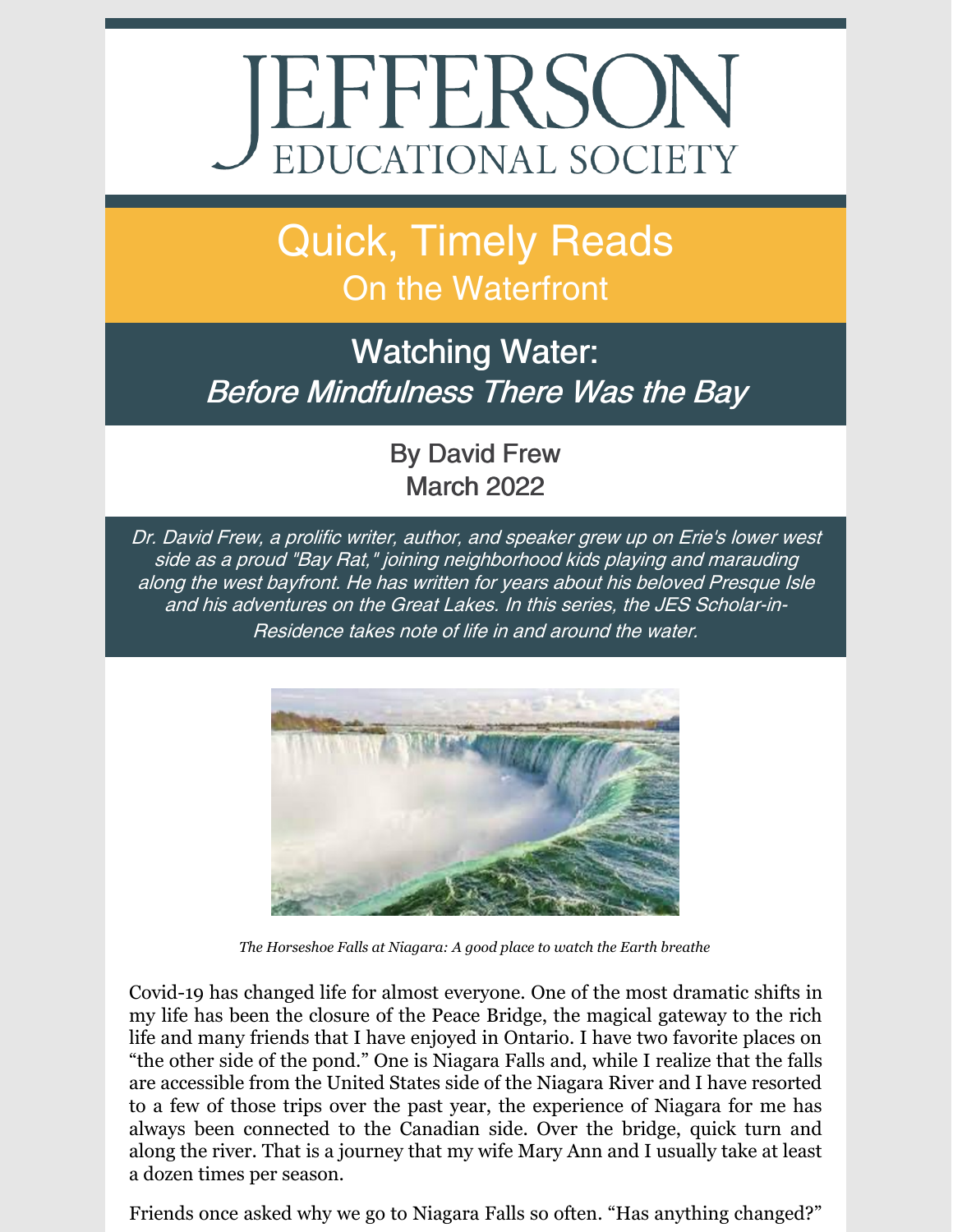they wonder. Not sure, no, and yes are the raw answers to the questions. I am "not sure" why we like it so much, "no," there have been no significant geological changes, and "yes" everything is constantly changing. We generally stop at a few favorite places along the river before we get to the falls. There is an island with a picnic table along the route where we often linger to gaze at the moving river. Then Dufferin Falls, a magical loop just above the falls. Finally, Niagara Falls, itself. From the walkway just above the falls it is a simple matter to become hypnotized by the falling water. I usually begin by gazing and end with contemplating the magnificence of this water route that defines the Great Lakes. Drops of water that began at Duluth, Minnesota mix with drops that had their genesis near Erie to form the blue cascades that pass us on their way to Montreal and the Atlantic Ocean.



*Duf erin Island Falls*

My second "special spot" is the town pier at Port Dover with its historic lighthouse. The pier is graced by strategically placed benches where a person can sit with a cup of (Tim Horton) coffee and contemplate Lake Erie, or just contemplate. On clear evenings, the colors of sunset mix with the sounds of waves running along the pier. And on especially clear days, the Appalachian Escarpment line that frames the south side of Lake Erie can be seen on the horizon – a dull blue ridge that rises above a darker blue lake. Sitting on the pier always makes me think of the times that I have sailed back and forth from Erie with happy children and grandchildren who were once my faithful crew.



A thought-provoking site on the water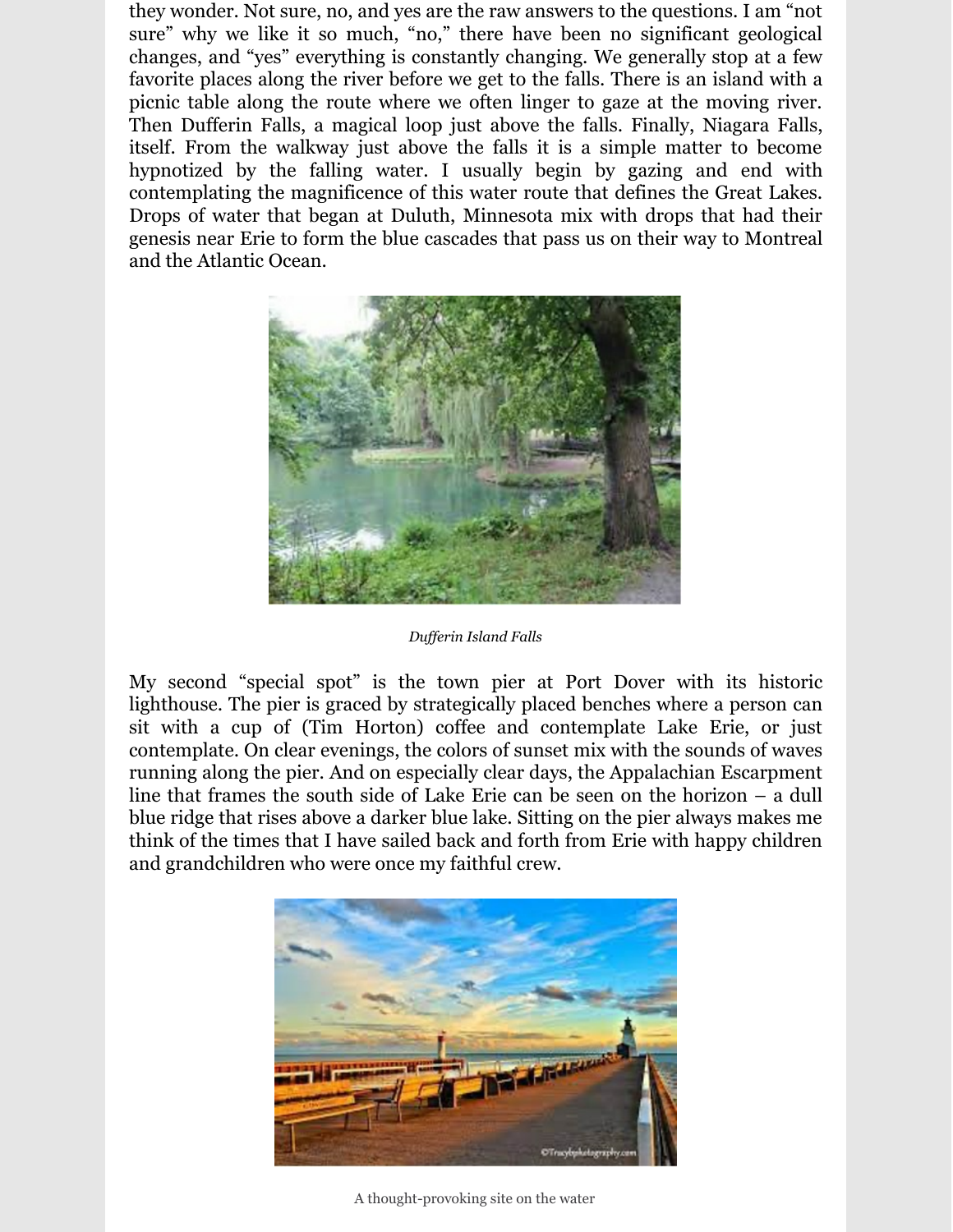Several years ago, Mary Ann observed that when we travel or vacation, we always find our way to water. Oceans, rivers, and lakes have become destinations. We pay extra and travel farther if necessary but always find ourselves at the water. Repeat vacations, like our last 25 years at Isle of Palms, South Carolina (Charleston), or annual November trips to Lake Geneva, Wisconsin are always at the water. I am a genetic highlander form the hinterlands of Scotland. Why would water be part of my DNA? After visiting my ancestral home some years ago, I learned that my family grew up on the shores of Loch Ness, which is almost an ocean. Mary Ann's water predilections are more easily explained. Her parents were born on the shores of the ocean in southern Italy and her family was in the commercial fishing business. So, we might both have an internal attraction to water. But there must be more.

For me it probably started on the bayfront. My friends and I were not always involved in active assaults on civilian facilities like the Cascade Docks or the Strong Estate. Nor did we play sports every minute. There were quiet times – contemplative opportunities when for some reason none of my Bay Rat buddies were allowed out. When such an opportunity presented itself, I would often find myself sitting along the bluffs gazing. Watching Presque Isle Bay. More important than the sailboats, ships and tugboats, there was the water, itself. And at an early age, I recognized its power and ever-changing dynamics. I could sit for hours, just gazing. Sometimes the gazing happened from a distance. At other times, I would wander to the water's edge to watch.

During the late 1960s in graduate school, I slowly began to understand my attraction to water. Our psychology lab had a specific gravity tank and most of the students were willing participants. Floating in a dense, saltwater solution that had been heated to body temperature, we listened as professors regaled us with "theoretical notions," including the primal role of water. Breathing, suspended, floating. Professors introduced us to the concept of a "mantra" as well as the exercise of quieting our minds. It was my introduction to "mindfulness," although that specific term was not used then. Our professors, disembodied voices from just outside the tank, narrated as we floated. They pointed out the importance of water, which is life, itself. They added that the Earth is mostly composed of water and that we, ourselves, were also mostly made up of water. One professor emphasized that the composition of the ocean's saltwater is almost exactly the same as the chemical composition of our brains; that our most important understanding should be that all water is life-giving. He added that the best way to visualize large bodies of water, such as the oceans and Great Lakes, is to imagine they are the Earth's lungs. Watching an ocean rise and fall, or its surf running on a shore is seeing the Earth breathing. And paying attention to the breathing of an ocean was a meditation in itself.

It was there that I first learned of the Dalai Lama, Buddhist monk Thich Nhat Hahn, and the power of meditation. Both spiritual leaders were advocates of mediation andd their approaches to meditation were rudimentary and simple. Watching the breath. Feeling pulsations that come from bodies of water. Recognizing that, while water always seems to be the same, it is ever-changing, just like our breath. Realizing that water and breath are life. I was hooked!

Later, after I had begun teaching at Gannon, I managed to incorporate meditation into research on job satisfaction and productivity at work. It seemed logical that if my "job" was to investigate ways of helping people to enjoy their jobs, that something as simple as meditation could be more than useful. To make my typical corporate trainees comfortable, I searched the literature on Christian forms and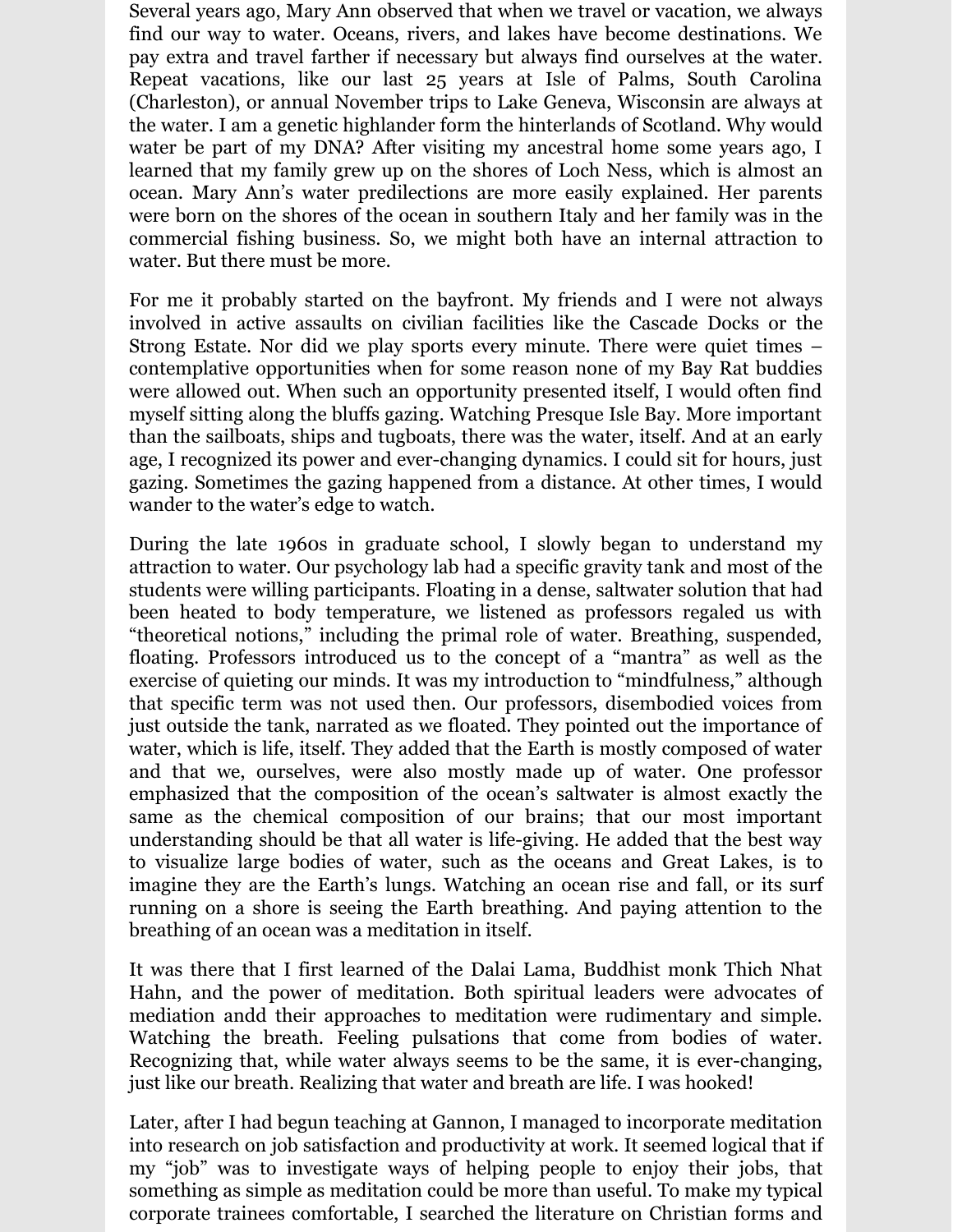traditions of meditation, which connected the practice with centering prayer. Then I visited Trappist monasteries to ask questions and learn. Eventually, I integrated the work of Father Basil Pennington, who had written a book on Centering Prayer into my portfolio of training materials.



Buddhist monk Thich Nhat Hahan



*Trappist monk Father Basil Pennington*



*Biologist Wallace Nichols*

The more I learned about meditation, the more my water fascination seemed to make sense. And then recently I found the work of biologist Wallace Nichols, who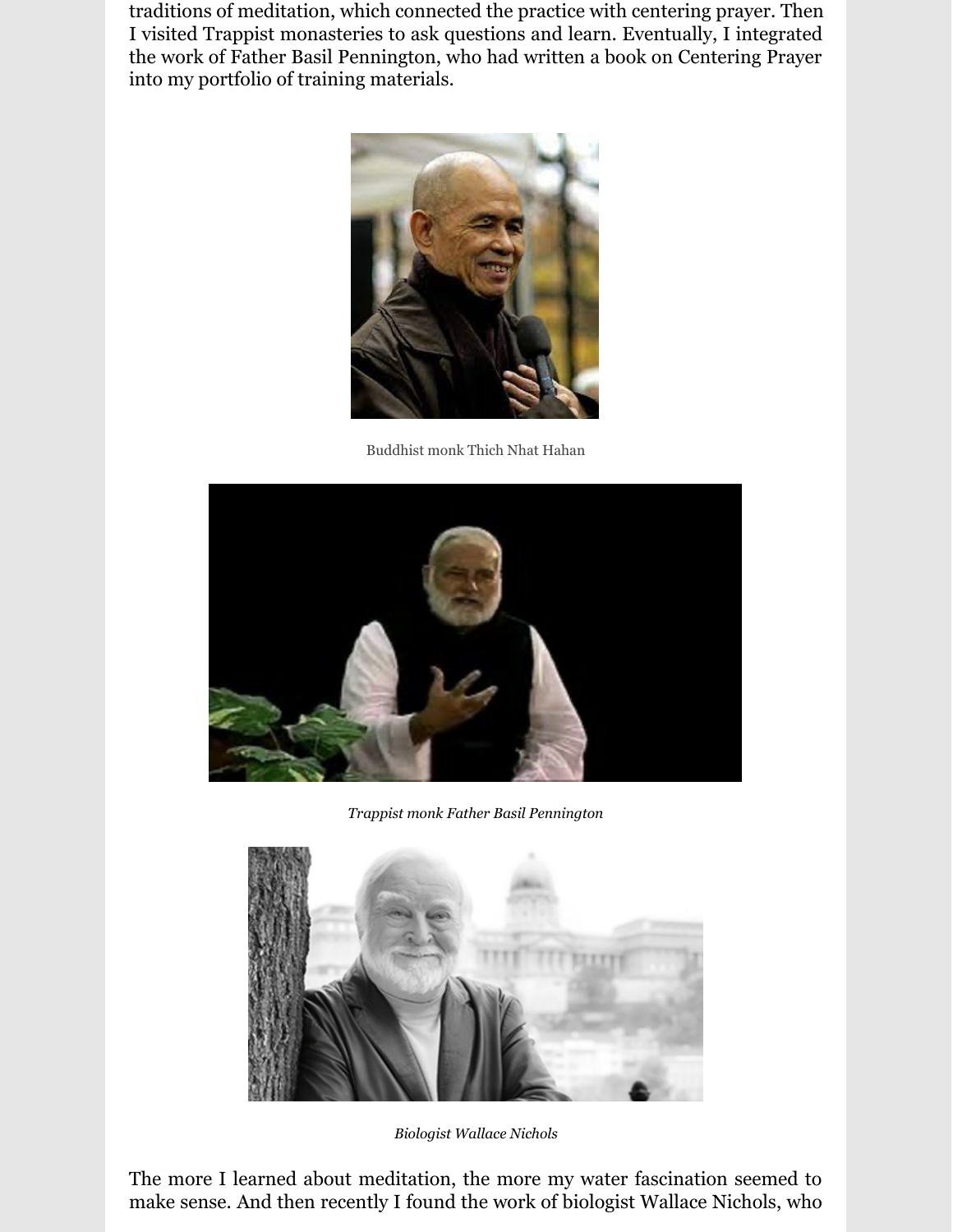wrote the book "Blue Mind" in 2014. Nichols' journey from turtle specialist to advocate of "being near water" is documented in his book as he makes stunning statements about the power of water. The question of why we are so attracted to water is powerfully addressed in his book and in the avalanche of research that has accompanied it. Wallace characterizes water as medicine and suggests that our bodies know how much we need continuous doses. He goes so far as to say that people who live near water are happier and healthier than those who don't and uses epidemiologic research to support his hypothesis.

Dozens of research studies, many of which began from a perspective of skepticism, have affirmed and complemented his work. A relatively new field, called "blue mind science," has emerged with practitioners ranging from physical scientists to psychologists and physicians. New "blue minders" encourage us to go to water as often as possible, design lives that keep us near water, and choose activities that help us to participate with water: swimming, sailing, fishing, and more. Using laboratory instruments that measure physiological stress, scientists have been able to design and replicate studies that show the power of water, seeing it, hearing it, or just being near it, on the body and the mind. As neuroscientist Dr. Catherine Franssen, who has investigated Nichols' ideas, put it, "Stress causes disease, but water ameliorates stress."

For those of us who live in Erie, one more positive. We can watch water. So here is a prescription from Dr. Frew: Go to Presque Isle.



Dr. Jerry Covert, Cheryl Heeneman, Brian Gula, Harry Ledie, Dr. John Lyons Bob North, and Dr. Jeanette Schnars